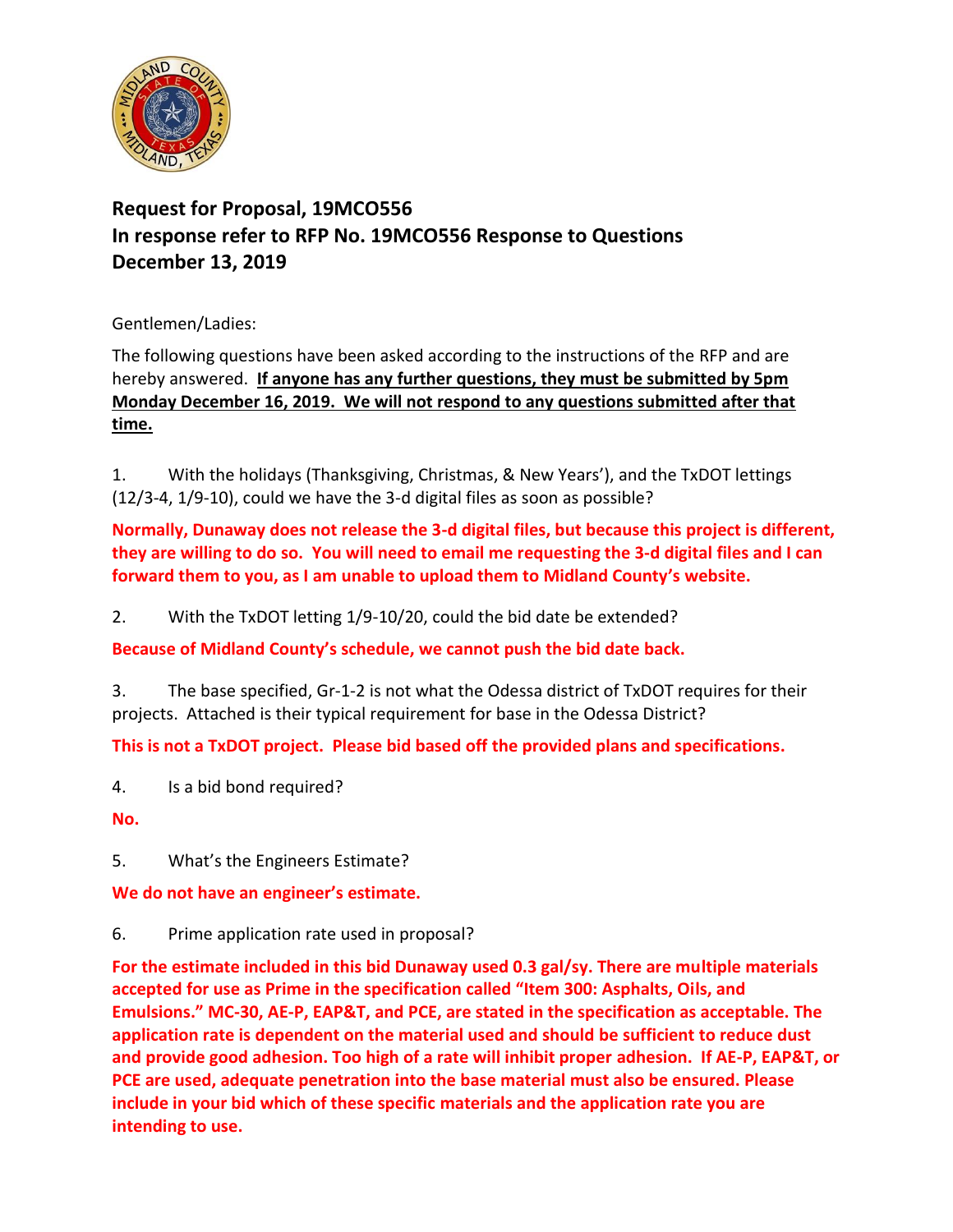7. How Mix #'s/ sy used in proposal?

**For the estimate included in this bid, Dunaway used 115 lbs/sy\*in. HMA shall be placed and tested in accordance with Item 340 for Type D.**

8. Does the base quantity include the 6", 8' & 11" base?

**Yes**

9. Is the curb & gutter 3000 psi?

**Yes**

10. Has the section in the City of Midland been submitted and approved?

**No, it has not.**

11. Has Oncor been notified of the power pole relocates? Has the relocate been scheduled? When will the work be completed?

**No, it is the responsibility of the contractor to coordinate any and all utility relocations.**

12. What is the paving section on the three asphalt driveways?

**The asphalt driveways shall be constructed using the same asphalt and base thicknesses as the road section. Elevations for driveways shall tie into proposed edge of pavement, any proposed ditch lines, and existing ground as shown in the plans.**

13. What is the gravel section on the 179+/- gravel driveways?

**The quantities are based off 8" depth.**

14. Can you provide summary listing all the driveways, 4 conc., 3 asphalt, 179+/- gravel?

**Please use the plans and provided digital files to verify driveway locations and quantities.**

15. When will the monitoring well relocates be completed?

**The monitoring wells have been removed by others.**

16. Will work start after the known utility relocates are completed?

**It is the responsibility of the contractor to coordinate any and all utility relocations.**

17. Will time be suspended during any utility relocations?

**Time may be suspended for relocation only. If any work can be done on other areas of the project while waiting on relocations, that work should be done. For example, if the contractor is waiting on utility relocations for X road, work can be done on Y road during that time.**